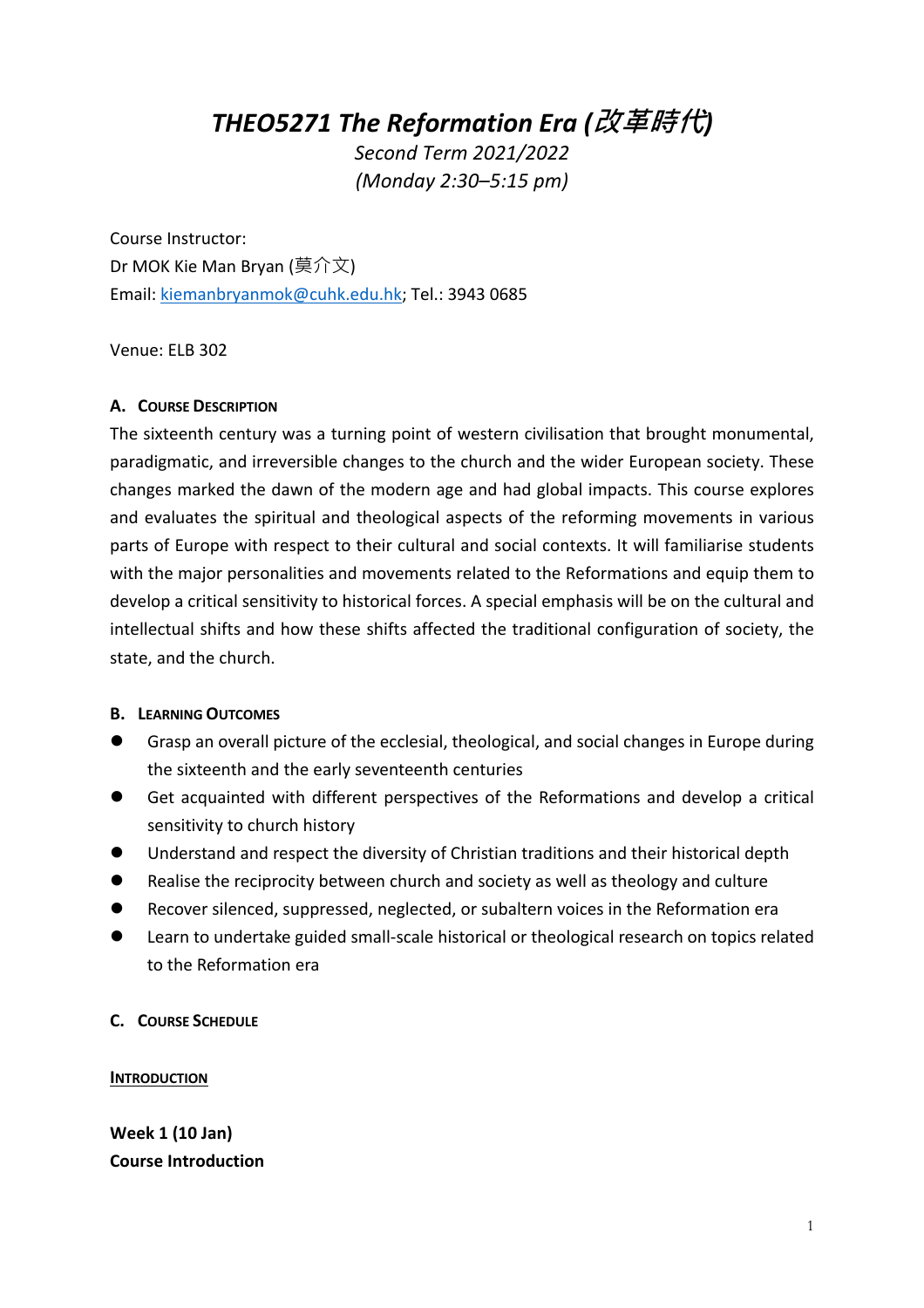## **Lecture: History and Historiography of the Reformation(s)**

Background Reading: *ER*, 1–22 (chap. 1); *REMW*, vii–xviii (Preface); Popkin, *Herodotus*, 127– 70 (chap. 6–7.2)

#### **PART I: BEFORE THE STORM**

**Week 2 (17 Jan) Lecture: Late Medieval Christianity** Background Reading: *REMW*, 3–63 (chaps. 1–3); Alternative: *ER*, 23–53 (chap. 2)

#### **Week 3 (24 Jan)**

#### **Tutorial: Papalism vs. Conciliarism**

Assigned Reading: Excerpts from *Haec Sancta* and *Frequens* (*SB*, §1.15); Pius II, *Execrabilis* (*SB*, §1.16)

Exercise #1: Describe the main point of argument regarding the highest authority of the church between the Council of Constance and Pope Pius II. Explain why they had such a different view. State and expound your opinion on this issue. (Deadline: 24/1, 12:30 pm)

#### **Lecture: Renaissance Humanism**

Background Reading: *REMW*, 64–113 (chaps. 4–5)

### **Chinese New Year Holiday (31 Jan): NO CLASS!**

#### **PART II: THE COURSE OF THE REFORMATIONS**

#### **Week 4 (7 Feb)**

### **Tutorial: Humanist Agenda and Call for Reformations**

Assigned Reading: Excerpts from Erasmus, *Praise of Folly* (*SB*, §1.30)

Exercise #2: Identify the targets of Erasmus' sarcasm and the issues involved in it. Explain why Erasmus was so discontent with the Catholic Church of his time. Enter a short conversation with Erasmus' ideas. (Deadline: 7/2, 12:30 pm)

#### **Lecture: Luther**

Background Reading: *REMW*, 133–84 (chaps. 7–8); Alternative: *ER*, 54–85 (chap. 3)

#### **Week 5 (14 Feb)**

### **Tutorial: Luther on** *Sola Fide*

Assigned Reading: Excerpts from Luther, *The Freedom of a Christian* (*SB*, §2.17)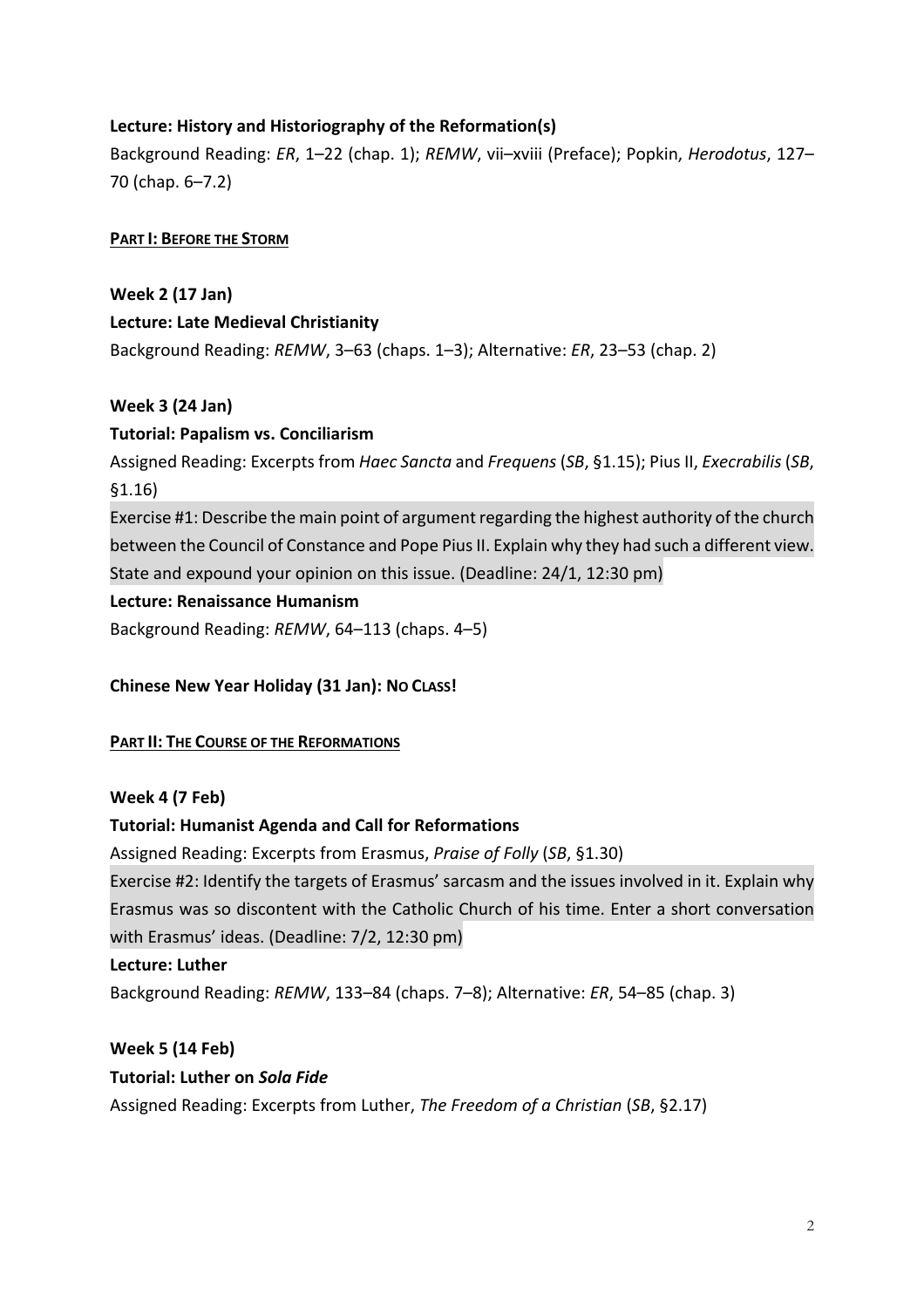Exercise #3: Summarise Luther's position on faith and works. Explain why Luther's teaching of justification was revolutionary. State how far you agree with Luther and give your reasons. (Deadline: 14/2, 12:30 pm)

### **Lecture: Revolution of the Common Man and The Swiss Reformation**

Background Reading: *REMW*, 185–247 (chaps. 9–10); Alternative: *ER*, 87–107, 130–87 (chaps. 4, 6–7)

## **Week 6 (21 Feb)**

## **Tutorial: Zwingli's Reform Agenda**

Assigned Reading: Excerpts from Zwingli, "Short Christian Instruction" (*SB*, §6.9)

Exercise #4: Identify and elaborate on the two salvations, two blasphemies, and two sins contended by Zwingli. Explain how doctrines are relevant to church life in Zwingli's teaching. Discuss your thought on images with Zwingli. (Deadline: 21/2, 12:30 pm)

### **Lecture: The Radical Reformation**

Background Reading: *REMW*, 248–85 (chap. 11); Alternative: *ER*, 188–213 (chap. 8)

### **Week 7 (28 Feb)**

### **Tutorial: Anabaptists' Rejection of Infant Baptism**

Assigned Reading: Excerpts from Conrad Grebel and Companions to Müntzer; Mantz's Petition of Defense; Hübmaier to Oecolampadius on Baptism (*SB*, §7.4–7.6)

Exercise #5: Summarise the reasons why Grebel, Mantz, and Hümbaierrejected infant baptism. Explain their understanding of the nature of baptism. Discuss how far do you agree with these anabaptists (cf. Zwingli, *Of Baptism* [*SB*, §7.9]). (Deadline: 28/2, 12:30 pm)

### **Lecture: Calvin and Calvinism**

Background Reading: *REMW*, 286–317 (chap. 12); Alternative: *ER*, 234–92 (chaps. 10–12)

### **Week 8 (7 Mar)**

## **Tutorial: Calvin's Predestination and** *Soli Deo Gloria*

Assigned Reading: Excerpts from Calvin, *Institutes of the Christian Religion* (*SB*, §9.7)

Exercise #6: Summarise Calvin's doctrine of predestination. Explain how this doctrine about the knowledge of ourselves relates to the knowledge of God (see para. 2), particularly the principle of *soli Deo gloria*, "to God alone be the glory." Open a dialogue with Calvin on this issue. (Deadline: 7/3, 12:30 pm)

### **Lecture: Reformations in the British Isles**

Background Reading: *REMW*, 318–65 (chap. 13); Alternative: *ER*, 293–320 (chap. 13)

### **PART III: CATHOLIC RESPONSES**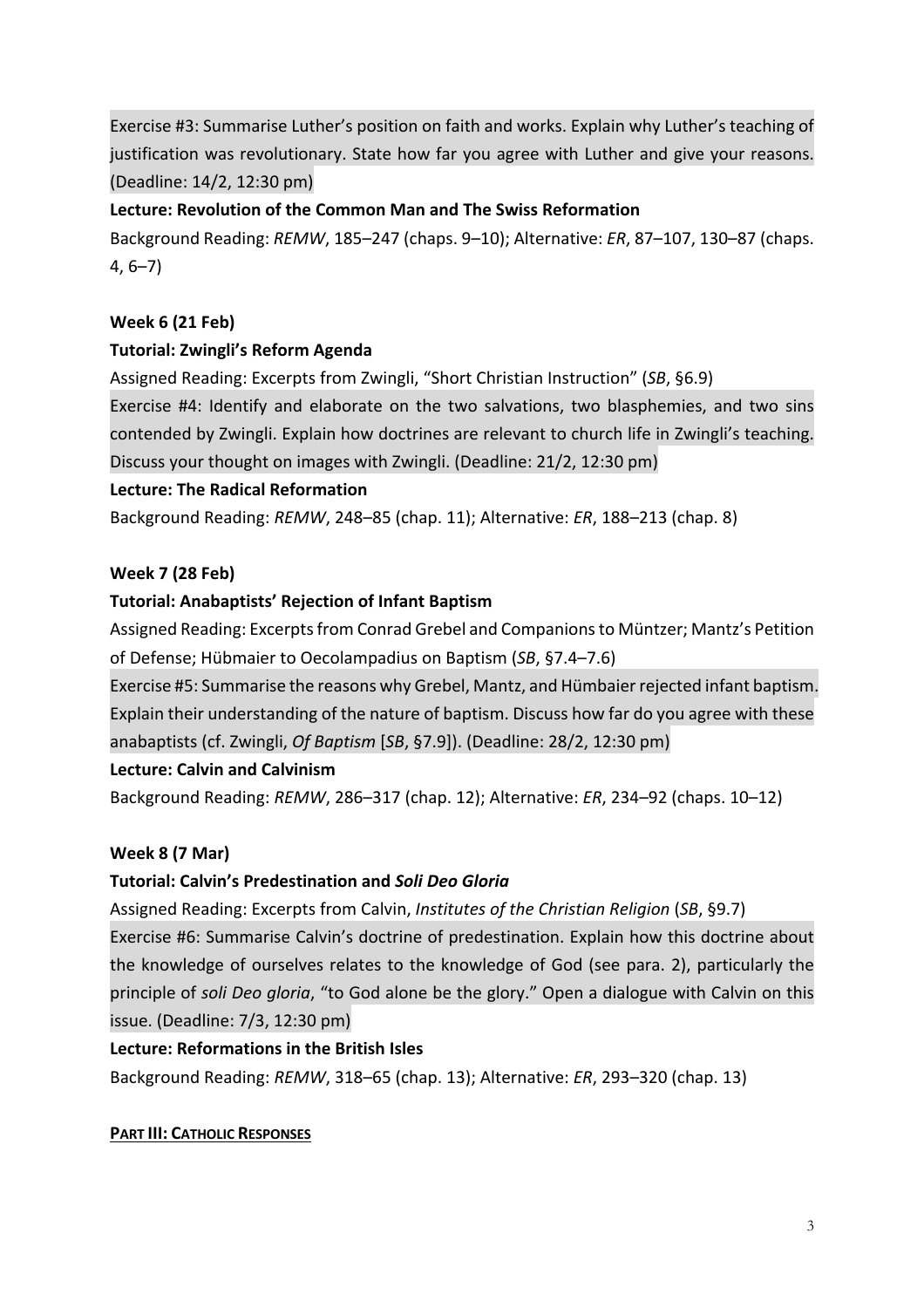## **Week 9 (14 Mar)**

## **Tutorial: Queen Elizabeth's** *Via Media*

Assigned Reading: Excerpts from "The Thirty-Nine Articles of the Church of England" (*SB*, §12.21)

Exercise #7: Identify and describe any three issues that demonstrate the Church of England's break from Rome during Queen Elizabeth's reign. Choose one of this issue to elaborate on how it reflected Elizabeth's *via media*. Share your thought on this compromising position. (Deadline: 14/3, 12:30 pm)

### **Lecture: Catholic Reforms**

Background Reading: *REMW*, 369–465 (chaps. 14–17)

#### **PART III: CONSEQUENCES**

#### **Week 10 (21 Mar)**

### **Tutorial: Catholic Response to Justification by Faith Alone**

Assigned Reading: Excerpts from "Decree and Canons Concerning Justification" (*SB*, §12.21) Exercise #8: Describe the Catholic doctrine of justification in contrast to the Protestant teaching of justification by faith. Elaborate on its biblical and theological basis. State your perspective on the relationship between faith and grace. (Deadline: 21/3, 12:30 pm)

#### **Lecture: Religious Wars**

Background Reading: *REMW*, 525–61 (chap. 20)

\* Students should begin formulating a research question and searching for relevant literary sources

### **Week 11 (28 Mar)**

### **Tutorial: Data Collection and Organization (Preparation for Writing Literature Survey)**

Assigned Reading: Faye Halpern's (et al.) *A Guide to Writing in Religious Studies*, 27–31 (27– 29 for historical papers and 29–31 for theological papers)

### **Lecture: Orthodoxy and Confessionalism**

Background Reading: *REMW*, 562–603 (chaps. 21–22 [till "Disciplinary Tribunals"])

\* 2 Apr: Deadline for submission of Research Topic and Working Bibliography

### **Reading Week (4 Apr): NO CLASS!**

#### **Week 12 (11 Apr)**

**Tutorial: Academic Writing and Documentation (Preparation for Writing Term Paper)** Assigned Reading: Faye Halpern's (et al.) *A Guide to Writing in Religious Studies*, 13–25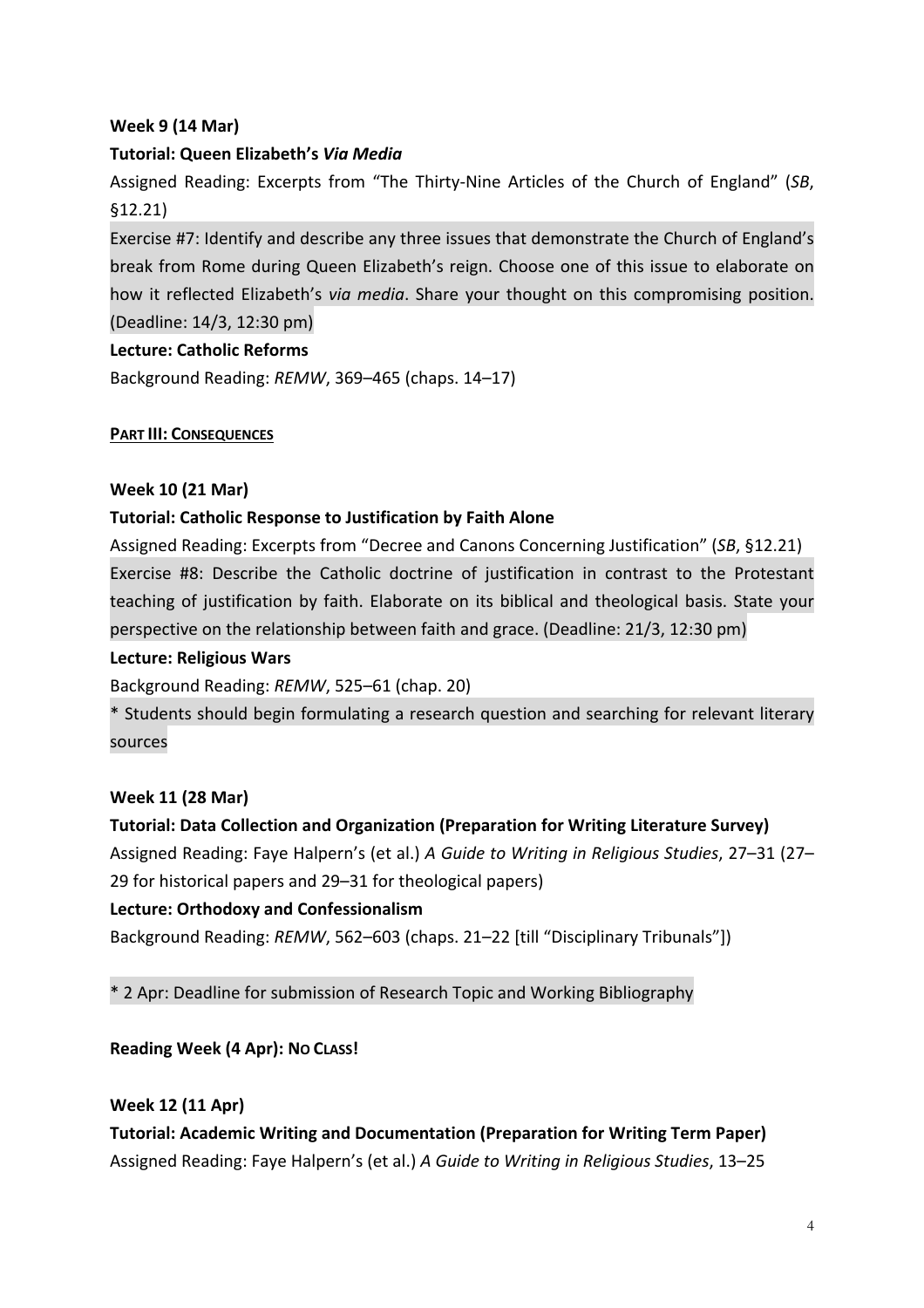### **Lecture: Persecution and Witch Hunts**

Background Reading: *REMW*, 603–59 (chap. 22 [from "Disciplinary Tribunals"]–23) \* Students should start reading the literary sources and writing the Literature Survey

## **Easter Holiday (18 Apr): NO CLASS!**

## \* 23 Apr: Deadline for submission of Literature Survey

\* Students should start writing the Term Paper based on their Literature Survey right after submitting the Literature Survey

### \* 7 May: Deadline for submission of Term Paper

- **D. LEARNING ACTIVITIES**
- 1. **Lecture**: for mapping the territory, sketching background knowledge, and introducing fundamental concepts
- 2. **Reading and document analysis exercise**: for understanding and studying primary source
- 3. **Tutorial**: for stimulating critical and creative thinking regarding reformers' thoughts
- 4. **Student-initiated inquiry and paper writing**: for an in-depth investigation of a particular topic related to the Reformation era

### **E. ASSESSMENT**

1. Participation (10%)

Students are expected to regularly attend the lectures and actively participate in the tutorials. Class attendance each week is required for completion of the course. Engagement in tutorial discussion is essential.

### 2. Document Analysis Exercise (20%)

Submit at least 4 (out of 8) exercises listed on the course schedule above (texts available on CUHK Blackboard) by their respectively designated deadlines. For each exercise, read the assigned primary source and follow its specific instructions to write a short essay of 200–250 words (or 300–400 Chinese characters). Each exercise shall be submitted to VeriGuide in .docx or .doc format with filename as, for example, "THEO5271 Exercise 1 CHAN Tai Man" / "THEO5271 Exercise 9 WONG Chris" (number according to the designated one). For those who submit more than 4 exercises, only the best 4 will be counted.

Students shall use the template file "THEO5271-2222 Exercise Template.dotx" (available on Blackboard) to write this assignment.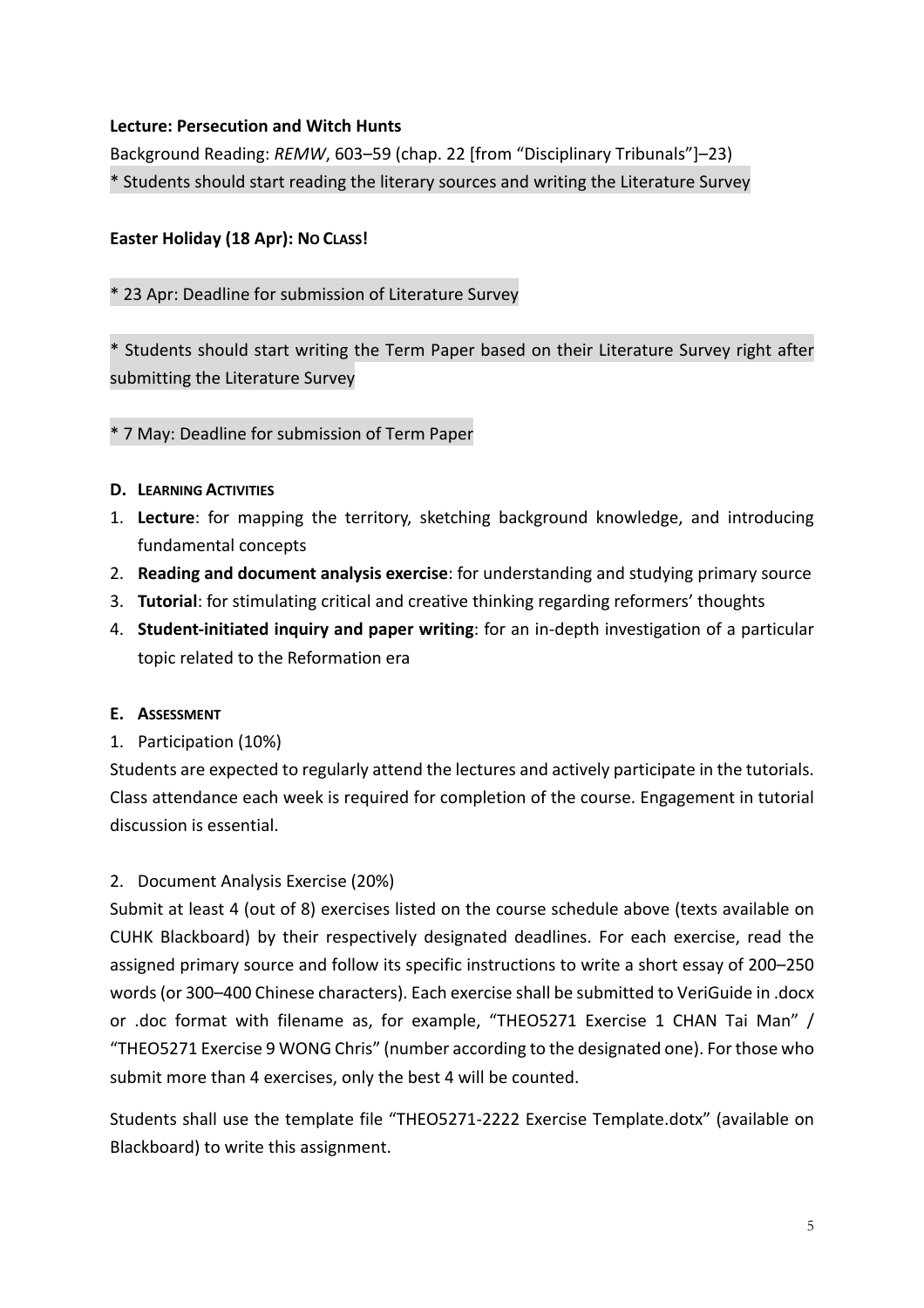### **Assessment Criteria**

**Content:** Clarity in addressing the assigned questions, degree of observation and insight, profoundness of self-awareness

**Evidence:** Integration of primary source and historical background

**Writing:** Organisation of information, neatness and conciseness of writing, use of language

### **\*\*(The following assessment items 3–4 are progressive checkpoints for item 5)**

### 3. Research Topic and Working Bibliography (10%)

Read pp. 7–10 of Faye Halpern's (et al.) *A Guide to Writing in Religious Studies* carefully. First, construct a meaningful research question (i.e., the central question or statement of the problem your study addresses) related to the syllabus of this course. This research question can either be historical or theological. Then, list around 8–10 previous works done by others (secondary source) that address your research question or similar subject matter. Besides, enumerate those primary sources that you plan to use. It is suggested that each of the secondary sources should be either included in the reading list of this course outline or listed on Web of Science (Arts and Humanities Citation Index), SCOPUS, or ATLA. Cite the selected items in the form of bibliography according to the note-bibliography system of the Chicago Manual of Style. (Notes: Hanging indentation [凸排] of 1.27 cm [0.5 inch] or 2 characters [字  $\overline{\pi}$ ] shall be employed for every entry.) The assignment shall be submitted in .docx or .doc format with filename as, for example, "THEO2222 Topic CHAN Tai Man" / "THEO2222 Topic WONG Chris." Submit this assignment to Blackboard Learn instead of VeriGuide. The deadline is 2 April 2022.

Students shall use the template file "THEO5271-2222 Topic.dotx" (available on Blackboard) to write this assignment.

### **Suggested topics/areas (for reference only; need further refinement and focusing)**

- 1. Why Erasmus of Rotterdam remained Roman Catholic?
- 2. Medieval piety vs. humanist imprint in Luther
- 3. Conservatism and inconsistency of Luther and his Reformation (cf. the Revolution of the Common Man or the Zwinglian Reformation)
- 4. Luther, German identity, and Anti-Semitism
- 5. Philip Melanchthon's role in Lutheran Reformation
- 6. Zwingli on the sacraments (cf. Luther and/or Anabaptism)
- 7. A defence of iconolatry/iconoclasm in the Reformations
- 8. Heinrich Bullinger's importance to the Swiss Reformed tradition
- 9. A radical back to the gospel and the New Testament: the Anabaptists and/or the Evangelical Rationalists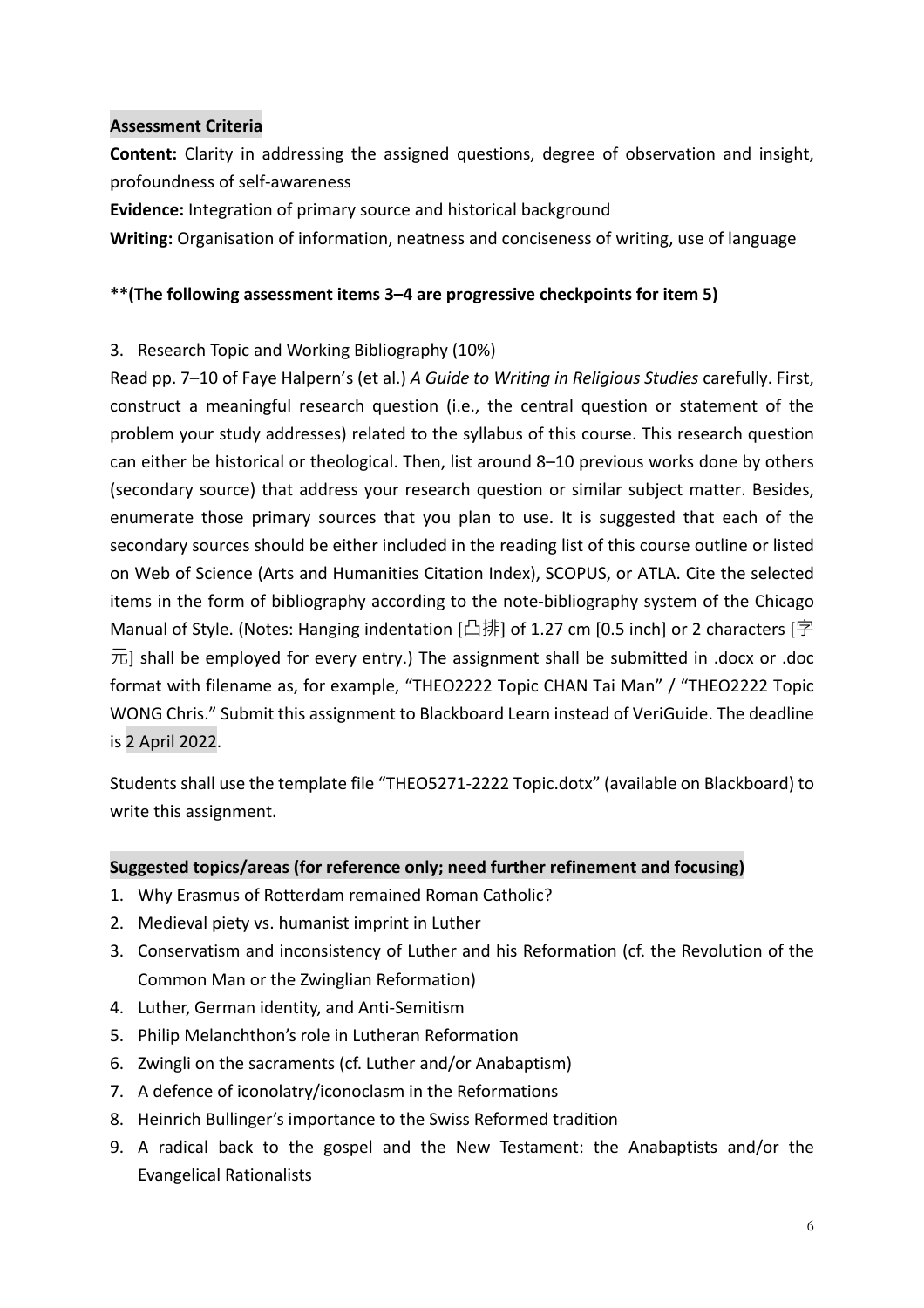- 10. Proto-modernism of the Radical Reformers (particularly the Spiritualists)
- 11. Different forms of New Jerusalem: A comparison of Münster and Geneva
- 12. Revisiting Calvin's doctrine of predestination
- 13. Theology and politics (or political theology) in Calvin's Reformation
- 14. Dispute over resistance between Calvin and Calvinist reformers (e.g., John Knox, Christopher Goodman, John Ponet, Pierre Viret, Théodore de Bèze, and/or Philippe du Plessis-Mornay)
- 15. The Calvinist theology of John Knox
- 16. Ritual's significance for Christian life: A comparative study of Luther and Calvin
- 17. Reception of the Reformations among the English people
- 18. Theological vagueness as a strategy for unity: A study of Queen Elizabeth's *via media* (cf. France in the second half of the 16th century)
- 19. The Council of Trent: Catholic Reformation or counter-Reformation? (Either from a doctrinal or a ritual perspective)
- 20. Revisiting (the image of) the Spanish Inquisition
- 21. Hagiography as Catholic Reform and Counter-Reformation
- 22. Renewal of monasticism in the 16th and early 17th centuries
- 23. Anti-Protestantism in Ignatius Loyola's *The Spiritual Exercises*
- 24. Ignatius Loyola's *The Spiritual Exercises* and the Jesuit ethos/spirituality
- 25. Importance of education to Reformations: Calvin(ists) and/or/vs. Jesuits
- 26. Political theology of Juan de Mariana (or John Knox vs. William Allen)
- 27. (In)tolerance in (one of) the Reformations
- 28. Religion's role in the Thirty Years' War
- 29. The *Formula of Concord* and Lutheran orthodoxy
- 30. Protestant orthodoxy vs. the spirit of the Reformations
- 31. The role of education and/or preaching in (one of) the Reformations
- 32. Confessionalization and modern state building
- 33. Witch hunts and misogyny
- 34. Witch hunts, exorcism, and Catholic-Protestant polemics
- 35. A study of demonology in the early modern period
- 36. On "true" worship (or the centre of worship): a comparison between the Lutheran/Anglican/Catholic and the Reformed rituals/liturgies
- 37. The role of music in Christian worship: a comparison between two different traditions of the Reformations (Catholicism included)
- 38. Women in (one of) the Reformations

**Assessment Criteria:** Clarity and meaningfulness of the research question, correctness of citation style, quality and relevance of reference items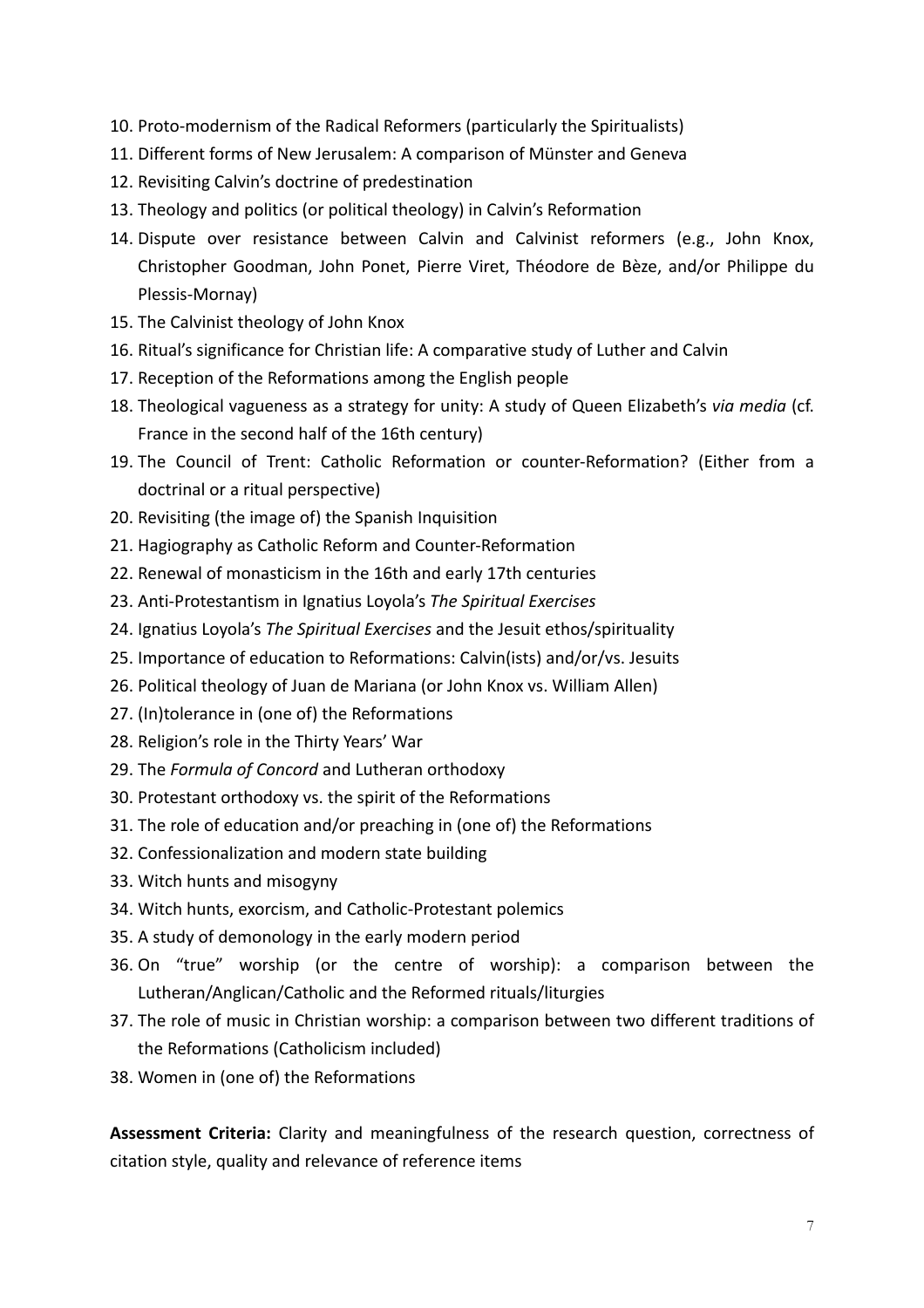#### 4. Literature Survey (20%)

Read pp. 27–29 (for historical papers) or pp. 29–31 (for theological papers) of *A Guide to Writing in Religious Studies* carefully. Skim and scan the secondary sources listed in your previously submitted Research Topic and Working Bibliography. Then, narrate the background of your study based on your research question in 600–1,000 words (or 900–1,600 Chinese characters). Do not simply summarise the content of each work, Instead, organise them in a way that logically tells a story of your research background. Explain how your study engages in the previous scholarly discussion with your research question and state the thesis and the particular insight of your work. The assignment shall be submitted in .docx or .doc format with filename as, for example, "THEO5271 Survey CHAN Tai Man" / "THEO5271 Survey WONG Chris." Submit this assignment to Blackboard Learn instead of VeriGuide. The deadline is 23 April 2022.

Students shall use the template file "THEO5271-2222 Survey.dotx" (available on Blackboard) to write this assignment.

**Assessment Criteria:** Accuracy in understanding the literature, clarity in presenting the research background, choice of literature, neatness and conciseness of writing

#### 5. Term Paper (40%)

Read the entire *A Guide to Writing in Religious Studies* carefully. Building on assessment items 3 and 4, write a research paper of 4,000–5,000 words (or 6,000–8,000 Chinese characters). Minor revision on topic, research question, and literature survey is allowed. Your literature survey roughly constitutes the second section of your paper (after the introduction). Your paper is suggested to consist of the following sections:

(a) Front matter: Paper title (Headline-Style Capitalisation)

(Note: DO NOT insert a table of content)

- (b) Introduction (see Halpern et al., 13–18);
	- (i) The general topic under study and the specific topic of your research;
	- (ii) Your research question and thesis statement;
	- (iii) The main reason, the exigency, the rationale, or the goal for your research—Why is it important to address your research question? How can your study enhance the existing scholarly discussion?
	- (iv) Your method(s)—How do you answer your research question? How do you use, organise, and analyse the materials?
- (c) Body (see Halpern et al., 18–23)
	- (i) Background of your study / previous works by others (your literature survey);
	- (ii) Your analysis and interpretation of primary source; and
	- (iii) How do your analysis and interpretation contribute to the scholarly discussion? What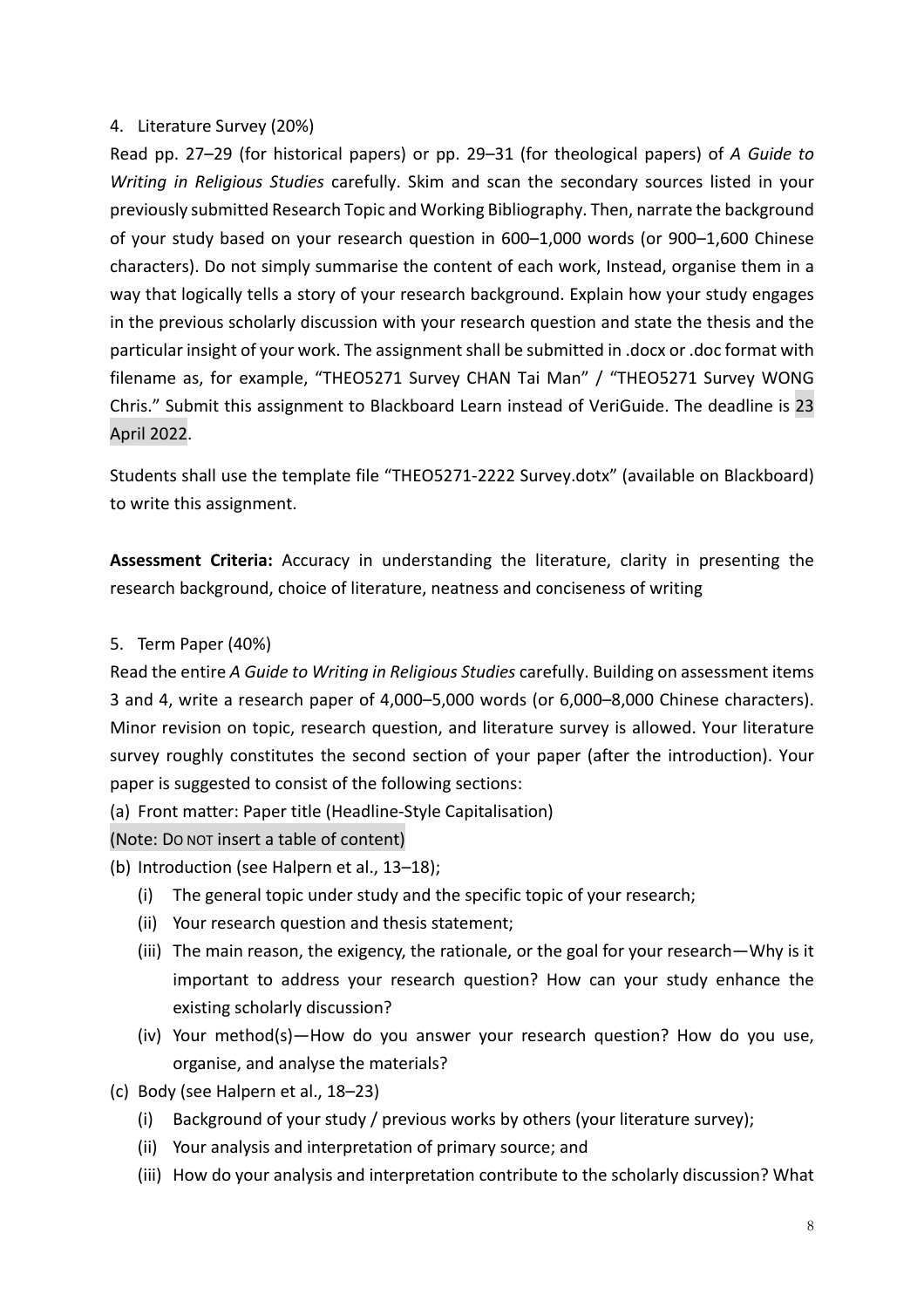are the implications/significance of your study?

- (d) Conclusion (see Halpern et al., 24); and
	- (i) Recapitulate your major findings and reassert the validity of your thesis/main argument
	- (ii) State the significance or implications of your findings or arguments.
- (e) Back matter: Bibliography (not included in word count)—Include all work (excluding newspapers, magazines, websites and the like) cited in your paper, but DO NOT include any uncited work (Notes: Hanging indentation [凸排] of 1.27 cm [0.5 inch] or 2 characters [字  $\overline{\pi}$ ] shall be employed for every entry)

The assignment shall be submitted to VeriGuide in .docx or .doc format with filename as, for example, "THEO5271 Paper CHAN Tai Man" / "THEO5271 Paper WONG Chris." The deadline is 7 May 2022.

Students shall use the template file "THEO5271-2222 Paper.dotx" (available on Blackboard) to write this assignment.

#### **Assessment Criteria**

**Thesis:** Presence of a clear statement of what is being proposed or argued in the paper based on an arguable, feasible, and meaningful research question, originality of thought

**Arguments:** Consistency in method or approach, thoroughness of research, logic and coherence of arguments, strength of evidence, relevance to the thesis

**Counterarguments:** Anticipation and acknowledgement of counterarguments, alternative explanations/interpretations, opposing positions, conflicting evidence, and/or counterexamples

**Organisation:** Sensibility and thoughtfulness of flow, clarity of transitions from the introduction down to the conclusion, use of signposts and topic sentences

**Style:** Preciseness of word choice, neatness and conciseness of writing, readability, observance of word limit

**Documentation:** Adequate indication of sources of information, correctness of citation format (both footnotes and bibliography)

#### **Notes**

#### 1. Language

Ability to read English is a must. **Students are expected to rely solely or decisively on English materials in their written assignments.** However, students are allowed to write in either English or Chinese. It is important to write in a language that students can express themselves confidently and comfortably. On the other hand, it is also an important training to write in English, especially for those who are interested to pursue further study. For those who have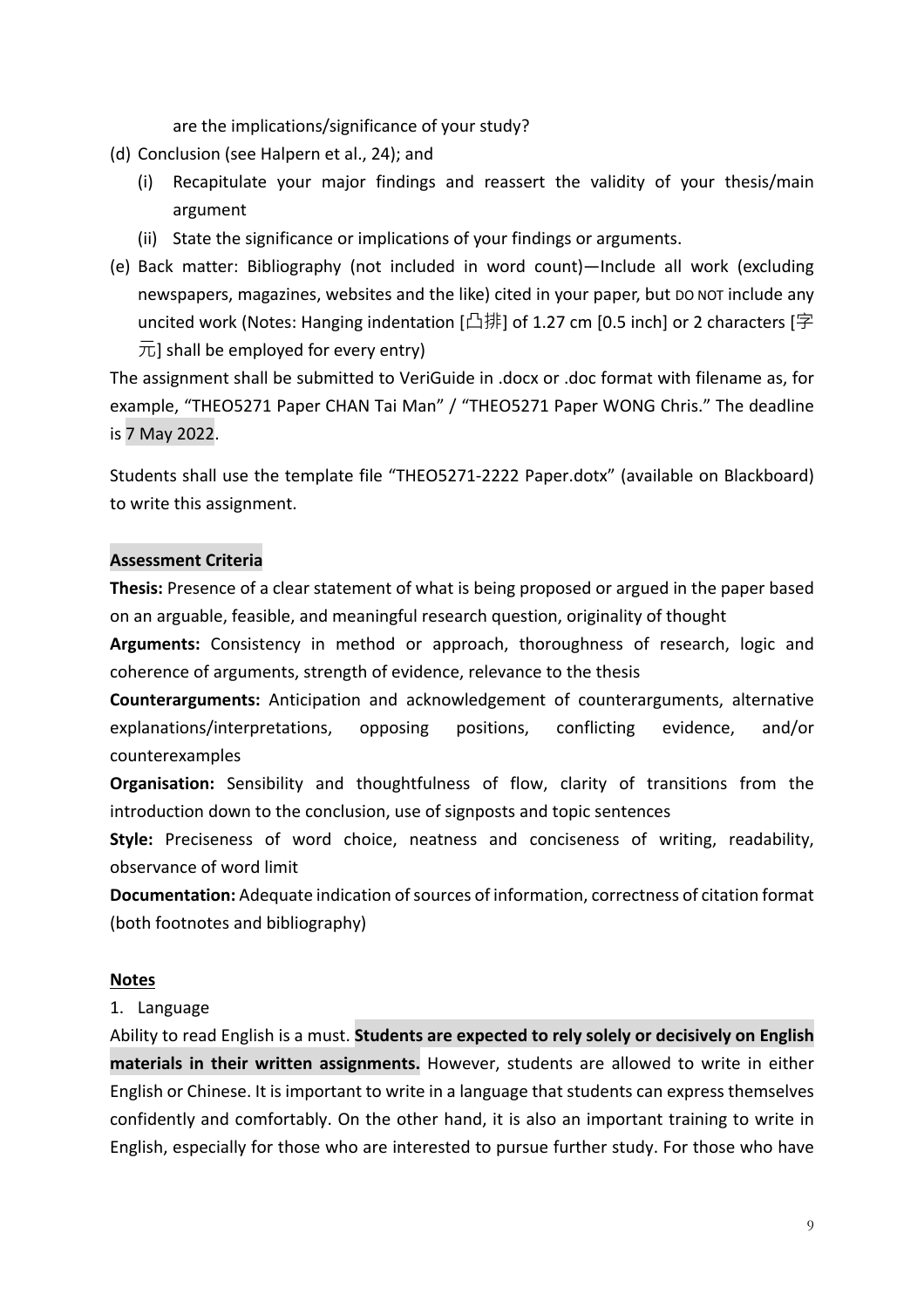difficulty in writing English, you may find help from the Independent Learning Centre in CUHK where you can get language learning resources and consultation service.

# 2. Citation Style

All citations in writing assignments shall follow the **notes and bibliography system** (footnote format) of the **Chicago Manual of Style, 17th edition** (see chap. 14). Use shortened citations for all subsequent citations of sources already given in full (see sec. 14.29–36). **Citation of Chinese materials is discouraged.** (If this is really necessary, follow 中國文哲研究集刊撰稿 格式) **Always put the note number at the end of the sentence after the punctuation** (also applies to footnotes in Chinese and thus disregards the instructions of 中國文哲研究集刊撰 稿格式 in this respect). **Use of untraceable materials, including but not limited to Wikipedia, as a source is strictly forbidden.** The Chicago Manual of Style (17th edition) is available on the databases of CUHK Library website. **Use of reference management software such as Zotero is highly encouraged.**

## 3. Deadlines

Students shall observe the deadlines strictly. Late submission of document analysis exercises will not be accepted. Late submission of other assignments will result in a mark deduction of 2 points of the respective assignment for each day.

## 4. Word Count

Students shall observe the lower and upper limit of word count strictly. **Footnotes are included in word count.** For Chinese papers, punctuations are also counted.

## 5. Format

- All written assignments shall observe the following rules:
- (a) Paper size: A4 (210 mm x 297 mm)
- (b) Margins: 2.5 cm all round
- (c) Spacing
	- (i) Double line for the body of the text, single line for block quotations, footnotes, captions, and bibliography/reference list);
	- (ii) Indentation (縮排) of 1.27 cm or 2 characters (字元) shall be employed for every paragraph; and
	- (iii) No extra spacing shall be employed between paragraphs
- (d) Font type and size: For English papers, Calibri in size 12 (10 for footnotes) shall be used; for Chinese papers, 微軟正黑體 or SimSun in size 12 (10 for footnotes) shall be used
- (e) Pagination: All pages starting from the first page of the introduction shall be numbered in Arabic numbers (1, 2, 3...). Cover page (if any) shall not be paginated.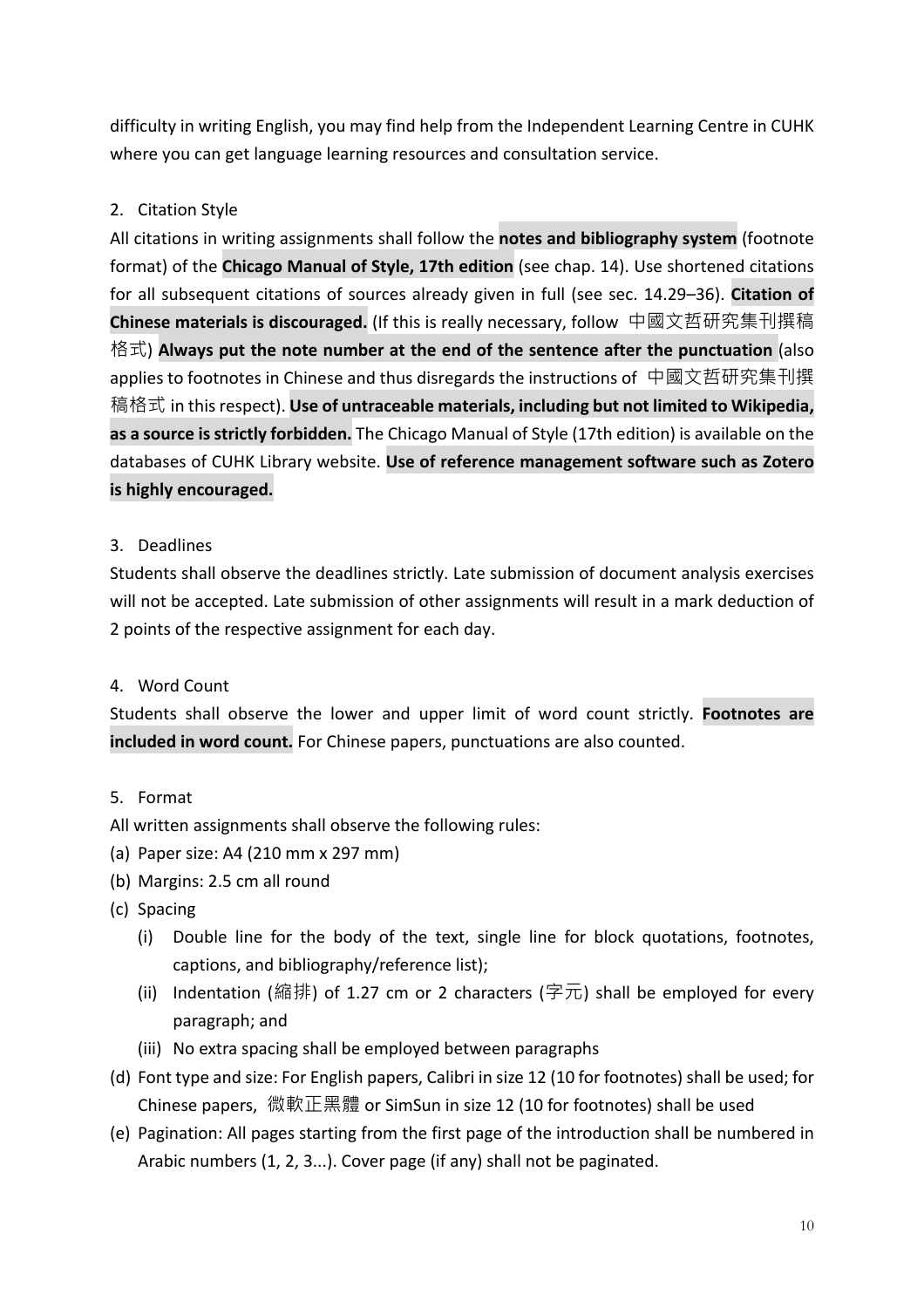### 6. File Format and Name

**Only .docx or .doc is accepted.** Other file formats including .pdf are not accepted. **Stick to the filename format as stated.**

- 7. Academic Honesty and Plagiarism
- l Attention is drawn to University policy and regulations on honesty in academic work, and to the disciplinary guidelines and procedures applicable to breaches of such policy and regulations. Details may be found at

http://www.cuhk.edu.hk/policy/academichonesty/.

- **With each assignment, students will be required to submit a signed declaration that** they are aware of these policies, regulations, guidelines and procedures. For group projects, all students of the same group should be asked to sign the declaration.
- For assignments in the form of a computer-generated document that is principally textbased and submitted via VeriGuide, the statement, in the form of a receipt, will be issued by the system upon students' uploading of the soft copy of the assignment. Assignments without the receipt will not be graded by teachers. Only the final version of the assignment should be submitted via VeriGuide.
- l Please upload a scanned copy of the signed receipt to Blackboard Learn. (**DO NOT send it through email**.)

\*\* All written assignments shall be submitted through **VeriGuide**, except for assessment items 3 and 4. Email or hardcopy is not accepted. Duly signed VeriGuide Receipt shall be uploaded to **Blackboard Learn**.

## **F. REQUIRED AND SUGGESTED READINGS**

## Designated Textbooks

- \*Eire, Carlos M. N. *Reformations: The Early Modern World, 1450-1650*. New Haven, CT: Yale University Press, 2016. [*REMW*]
- \*Lindberg, Carter. *The European Reformations*. 2nd ed. Malden, MA: Wiley-Blackwell, 2010. [*ER*]
- \*Lindberg, Carter, ed. *The European Reformations Sourcebook*. Malden, MA: Wiley-Blackwell, 2000. [*SB*]

## Other Textbooks

Cameron, Euan. *The European Reformation*. Oxford: Oxford University Press, 1991. \*MacCulloch, Diarmaid. *Reformation: Europe's House Divided, 1490-1700*. London: Penguin Books, 2004. (Highly recommended for advanced or ambitious learners)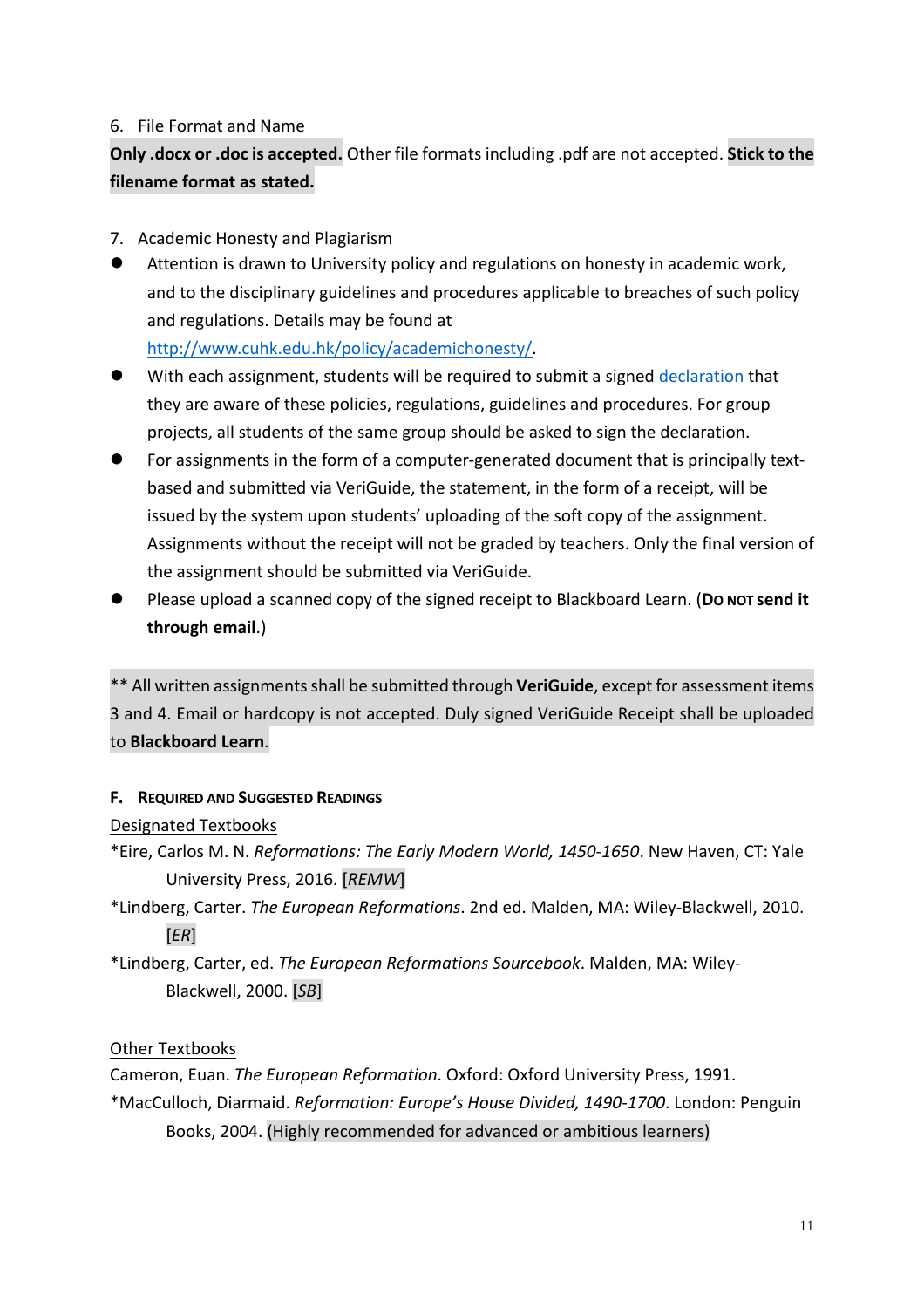Sunshine, Glenn S. *A Brief Introduction to the Reformation*. Louisville, KY: Westminster John Knox Press, 2017.

#### Extended Readings (History)

Baylor, Michael G. *The Radical Reformation*. Cambridge: Cambridge University Press, 1991. Bertoglio, Chiara. *Reforming Music: Music and the Religious Reformations of the Sixteenth* 

- *Century*. Berlin: Walter de Gruyter, 2017.
- Biagioni, Mario. *The Radical Reformation and the Making of Modern Europe: A Lasting Heritage*. Leiden: BRILL, 2016.
- #Dawson, Jane E. A. *John Knox*. New Haven, CT: Yale University Press, 2015.
- Dean, Jonathan. *God Truly Worshipped: Thomas Cranmer and His Writings*. Norwich, UK: Canterbury Press, 2012.

Dowley, Tim. *Atlas of the European Reformations*. Lanham, MD: National Book Network, 2015.

- Duffy, Eamon. *Reformation Divided: Catholics, Protestants and the Conversion of England*. London: Bloomsbury, 2017.
- #Duffy, Eamon. *The Voices of Morebath: Reformation and Rebellion in an English Village*. New Haven, CT: Yale University Press 2001.
- #Estep, William Roscoe. *The Anabaptist Story: An Introduction to Sixteenth-Century Anabaptism*. 3rd ed. Grand Rapids, MI: William B. Eerdmans, 1996.
- Goertz, Hans-Jurgen. *The Anabaptists*. London: Routledge, 1997.
- Gregory, Brad S. *The Unintended Reformation: How a Religious Revolution Secularized Society*. Cambridge, MA: Harvard University Press, 2012.
- #de Gruchy, John W. *John Calvin: Christian Humanist & Evangelical Reformer*. Eugene, OR: Cascade Books, 2013.
- #Gunther, Karl. *Reformation Unbound: Protestant Visions of Reform in England, 1525-1590*. Cambridge: Cambridge University Press, 2014.
- #Hill, Kat. *Baptism, Brotherhood, and Belief in Reformation Germany: Anabaptism and Lutheranism, 1525–1585*. Oxford: Oxford University Press, 2015.
- Luther, Martin. *The Annotated Luther*. Edited by Hans Joachim Hillerbrand, Kirsi Irmeli Stjerna, and Timothy J. Wengert. Minneapolis, MN: Fortress Press, 2015.
- Marshall, Peter. *Heretics and Believers: A History of the English Reformation*. New Haven, CT: Yale University Press, 2017.
- Marshall, Peter. *Reformation England, 1480-1642*. 2nd ed. London: Bloomsbury Academic, 2012.
- Marshall, Peter, ed. *The Oxford Illustrated History of the Reformation*. Oxford: Oxford University Press, 2015.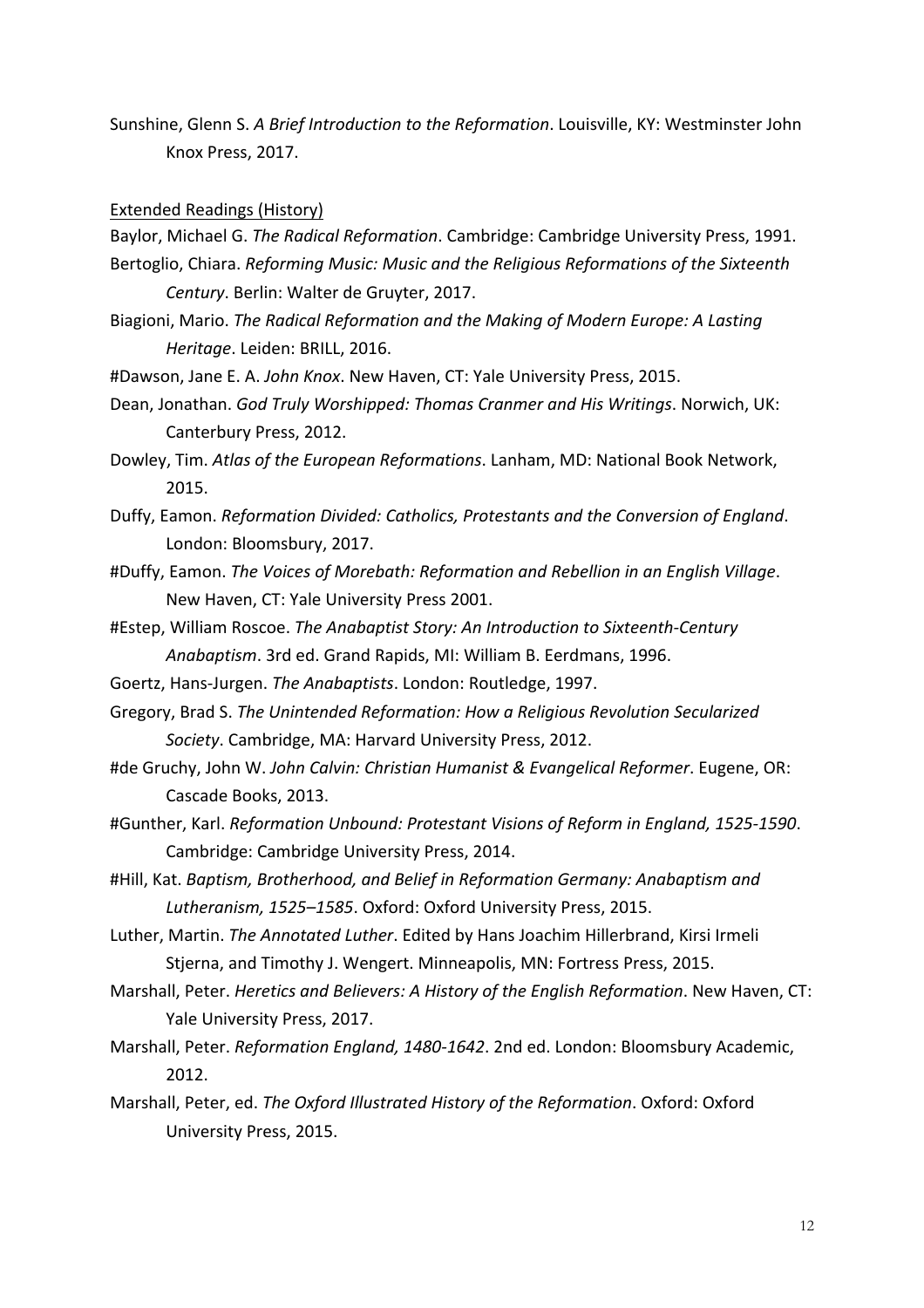- McGinn, Bernard. *Mysticism in the Reformation (1500-1650)*. Presence of God 6. New York: Crossroad, 2016.
- McGrath, Alister E. *A Life of John Calvin: A Study in the Shaping of Western Culture*. Oxford: Blackwell, 1990.
- O'Day, Rosemary. *The Debate on the English Reformation*. 2nd ed. Manchester: Manchester University Press, 2014.
- Packull, Werner O. *Hutterite Beginnings: Communitarian Experiments during the Reformation*. Baltimore, MD: Johns Hopkins University Press, 1995.
- #Rex, Richard. *The Making of Martin Luther*. Book Collections on Project MUSE. Princeton, NJ: Princeton University Press, 2017.
- Roth, John D., and James Stayer, eds. *A Companion to Anabaptism and Spiritualism, 1521- 1700*. Brill's Companions to the Christian Tradition 6. Boston: BRILL, 2006.
- Rublack, Ulinka. *The Oxford Handbook of the Protestant Reformations*. Oxford Handbooks. Oxford: Oxford University Press, 2017.
- Vendrix, Philippe, ed. *Music and the Renaissance: Renaissance, Reformation and Counter-Reformation*. Farnham, UK: Ashgate, 2011.
- #Wabuda, Susan. *Thomas Cranmer*. Routledge Historical Biographies. Abingdon, UK: Routledge, 2017.
- Wandel, Lee Palmer. *The Reformation: Towards a New History*. Cambridge: Cambridge University Press, 2011.
- Whitford, David M., ed. *Martin Luther in Context*. Cambridge: Cambridge University Press, 2018.
- Williams, Leslie. *Emblem of Faith Untouched: A Short Life of Thomas Cranmer*. Grand Rapids, MI: Eerdmans, 2016.
- Witte, John Jr., and Amy Wheeler, eds. *The Protestant Reformation of the Church and the World*. Louisville, KY: Westminster John Knox Press, 2018.
- Extended Readings (Theology)
- Bagchi, David V. N., and David Curtis Steinmetz, eds. *The Cambridge Companion to Reformation Theology*. Cambridge: Cambridge University Press, 2004.
- Barth, Hans-Martin. *The Theology of Martin Luther: A Critical Assessment*. Minneapolis, MN: Fortress, 2013.
- Barth, Karl. *The Theology of John Calvin*. Grand Rapids, MI: W. B. Eerdmans, 1995.
- Christ-von Wedel, Christine. *Erasmus of Rotterdam: Advocate of a New Christianity*. Toronto: University of Toronto Press, 2013.
- Ebeling, Gerhard. *Luther: An Introduction to His Thought*. Translated by R. A. Wilson. London: Collins, 1970.
- George, Timothy. *Theology of the Reformers*. Nashville, TN: Broadman, 1988.